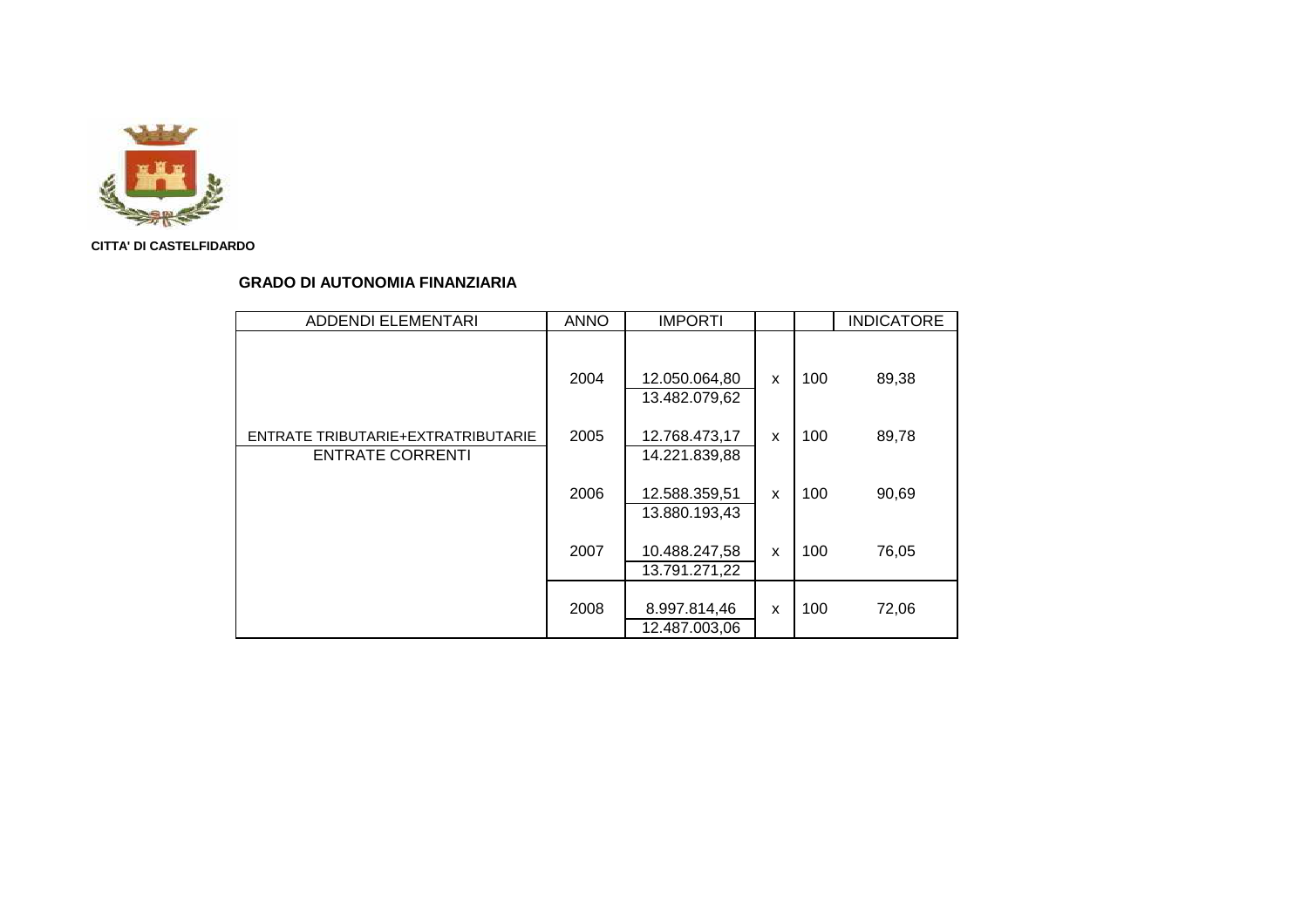

### **COSTO DEL PERSONALE PRO CAPITE**

| ADDENDI ELEMENTARI                              | <b>ANNO</b> | <b>IMPORTI</b>         | <b>INDICATORE</b> |
|-------------------------------------------------|-------------|------------------------|-------------------|
|                                                 | 2004        | 3.981.613,11<br>17.226 | 231,14            |
|                                                 | 2005        | 4.201.729,40<br>17.600 | 238,73            |
| <b>SPESE PERSONALE</b><br>POPOLAZIONE RESIDENTE | 2006        | 4.196.404,61<br>17.947 | 233,82            |
|                                                 | 2007        | 4.199.303,59<br>18.116 | 231,80            |
|                                                 | 2008        | 4.175.857,81<br>18.251 | 228,80            |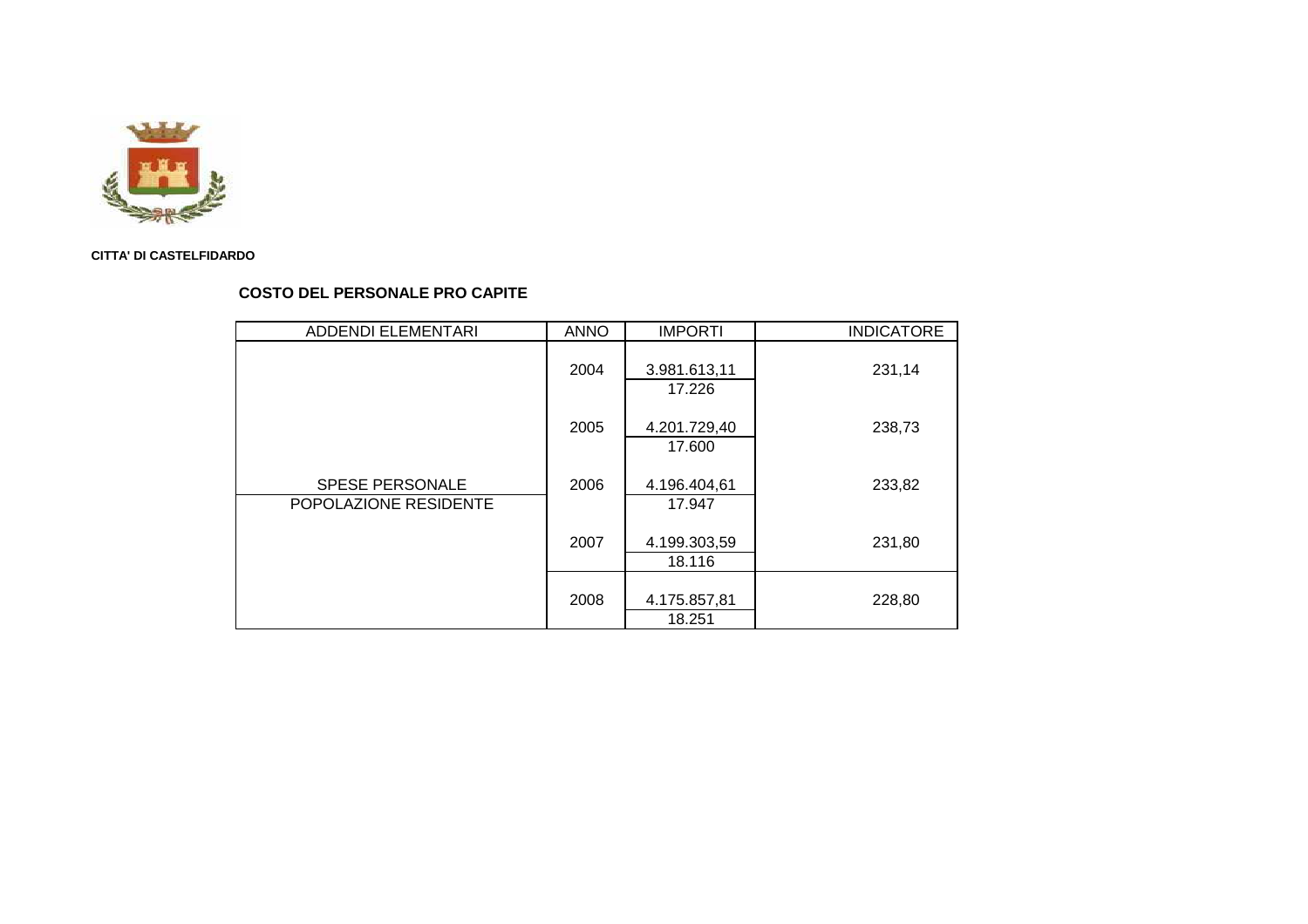

# **PRESSIONE TRIBUTARIA PRO CAPITE**

| <b>ADDENDI ELEMENTARI</b> | <b>ANNO</b> | <b>IMPORTI</b> | <b>INDICATORE</b> |
|---------------------------|-------------|----------------|-------------------|
|                           |             |                |                   |
|                           |             |                |                   |
|                           | 2004        | 7.594.970,11   | 440,90            |
|                           |             | 17.226         |                   |
| <b>ENTRATE TRIBUTARIE</b> | 2005        | 7.985.514,45   | 453,72            |
| POPOLAZIONE RESIDENTE     |             | 17.600         |                   |
|                           |             |                |                   |
|                           | 2006        | 8.196.105,70   | 456,68            |
|                           |             | 17.947         |                   |
|                           |             |                |                   |
|                           | 2007        | 6.717.415,25   | 370,80            |
|                           |             | 18.116         |                   |
|                           |             |                |                   |
|                           | 2008        | 6.545.923,00   | 358,66            |
|                           |             | 18.251         |                   |
|                           |             |                |                   |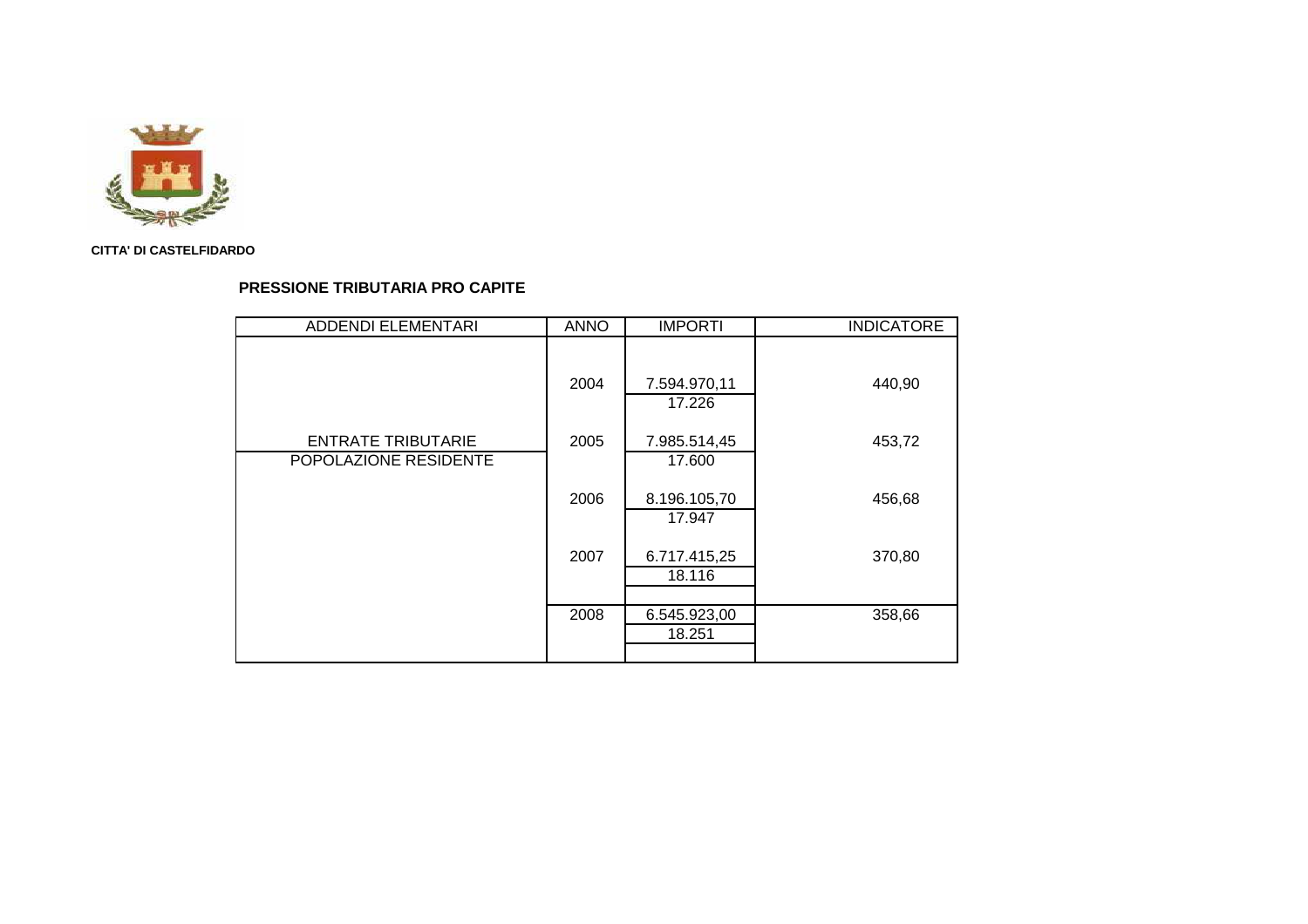

#### **INCIDENZA COSTO DEL PERSONALE SULLA SPESA CORRENTE**

| <b>ADDENDI ELEMENTARI</b>                       | <b>ANNO</b> | <b>IMPORTI</b>                |   |     | <b>INDICATORE</b> |
|-------------------------------------------------|-------------|-------------------------------|---|-----|-------------------|
|                                                 | 2004        | 3.981.613,11<br>12.349.942,74 | X | 100 | 32,24             |
|                                                 | 2005        | 4.201.729,40<br>13.331.870,77 | X | 100 | 31,52             |
| <b>SPESE PERSONALE</b><br><b>SPESE CORRENTI</b> | 2006        | 4.196.404,61<br>13.059.495,94 | X | 100 | 32,13             |
|                                                 | 2007        | 4.199.303,59<br>13.123.113,98 | X | 100 | 32,00             |
|                                                 | 2008        | 4.175.857,81<br>11.665.810,26 | X | 100 | 35,80             |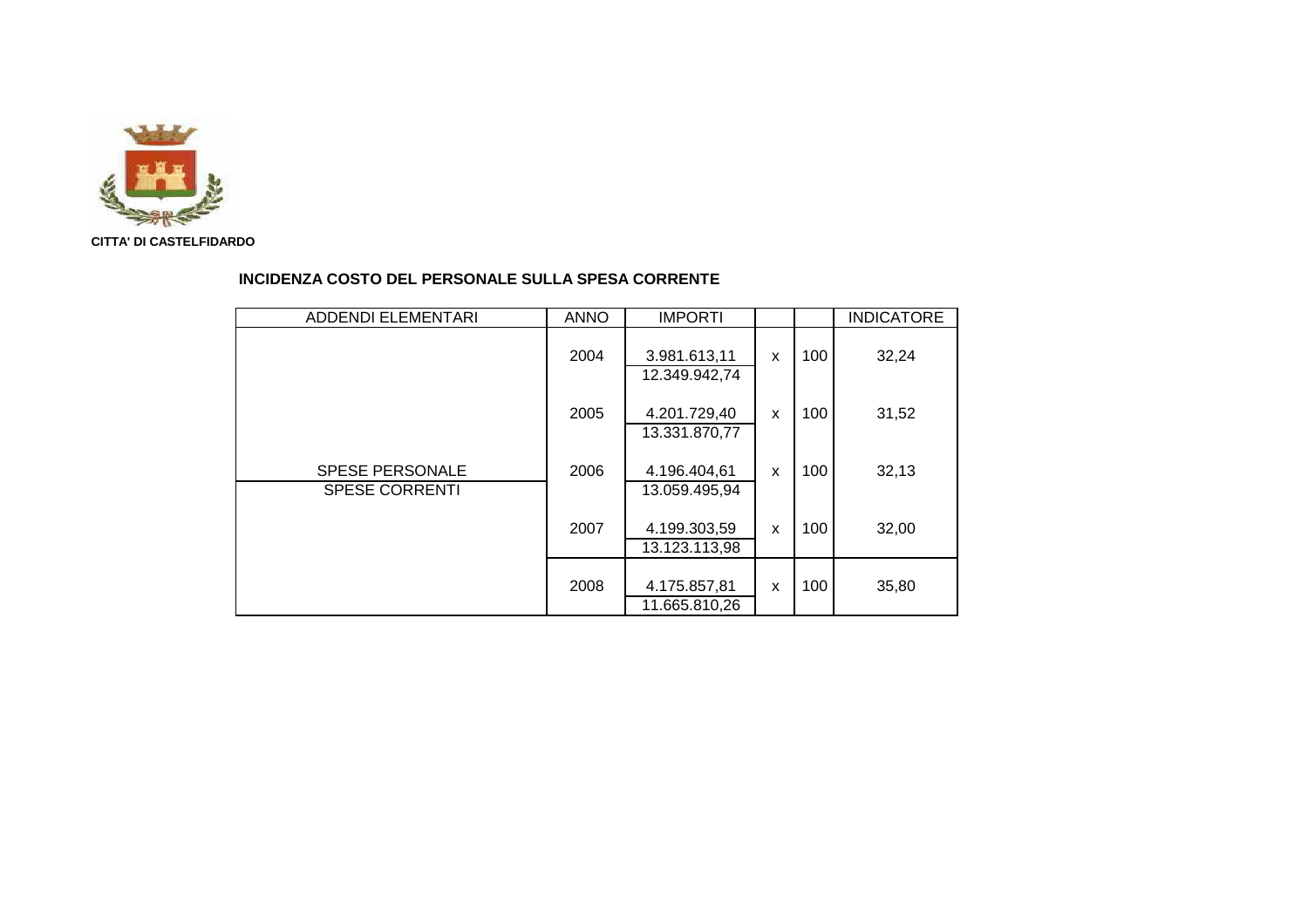

# **INVESTIMENTI PRO-CAPITE**

| <b>ADDENDI ELEMENTARI</b>                    | <b>ANNO</b> | <b>IMPORTI</b>         | <b>INDICATORE</b> |
|----------------------------------------------|-------------|------------------------|-------------------|
|                                              | 2004        | 4.554.141,04<br>17.226 | 264,38            |
| <b>INVESTIMENTI</b><br>POPOLAZIONE RESIDENTE | 2005        | 5.496.364,72<br>17.600 | 312,29            |
|                                              | 2006        | 4.172.245,53<br>17.947 | 232,48            |
|                                              | 2007        | 4.602.425,11<br>18.116 | 254,05            |
|                                              | 2008        | 9.371.001,93<br>18.251 | 513,45            |